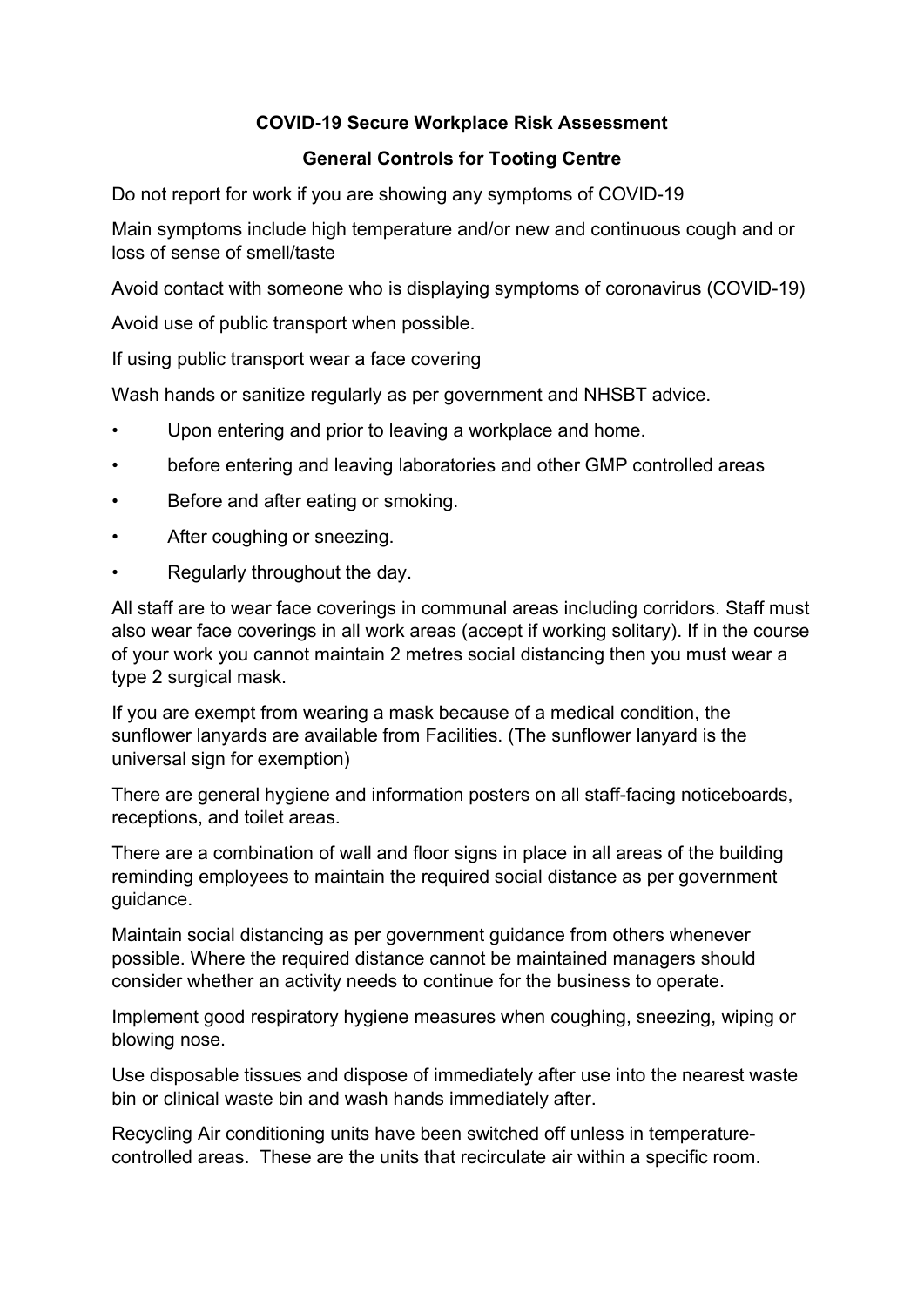They are usually wall mounted. All main air conditioning units which draw fresh air from outside are low risk of transmitting the virus.

Increased cleaning of all toilets, all hard surfaces and all regular touch points such as door handles in all communal areas and lower use areas such as kitchenettes, training rooms, break out rooms and the printer room.

Signage on doors of toilets, kitchenette, locker rooms, and break out areas / rooms identifying maximum occupancy at any given time, importance of social distancing and encouraging use of alternative facilities if occupied. Some toilets, particularly urinals taken out of use.

Colleagues discouraged from congregating in toilets / kitchenettes. Preferred layouts will be established to meet social distancing requirements for training rooms.

HS&W and Head of Centre have visited all departments and reviewed positioning of desks / work benches changed to ensure social distancing and 2 metre requirement achieved.

Individuals who identify themselves as being in any of the vulnerable groups have individual risk assessments completed by the HSW team. These are arranged through contacting HR Direct.

Departmental Managers have also reviewed their areas and implement the below controls:

- Increased housekeeping and cleaning regimes in the workplace.
- Provision of appropriate sanitizing wipes to allow cleaning before and after use of shared equipment such as IT equipment and Lab equipment.
- Increased cleaning of IT and communications equipment.
- Reduce number of staff working in enclosed area depending on the size of the area.
- Avoidance of all face to face working within 2m
- Set up workstations to avoid working face to face
- Avoid sharing workstations and equipment wherever possible
- Where equipment has to be shared there is increased cleaning of said shared equipment and provision of appropriate sanitizing cleaning equipment to do this
- Provision of alternative work areas that allow individuals to work either in isolation or maintain social distance as per government guidance.
- Rearranged work areas to allow more space between individual processes and workstations.
- Where possible managers have moved or rearranged equipment to create larger walkways to help with social distancing.
- All deliveries into and out of departments are received and dispatched within a pre-arranged area with rules in place to maintain social distancing.
- Any large deliveries are put into the vestibule/ collection area by department staff before the receiver is allowed into the area to collect it.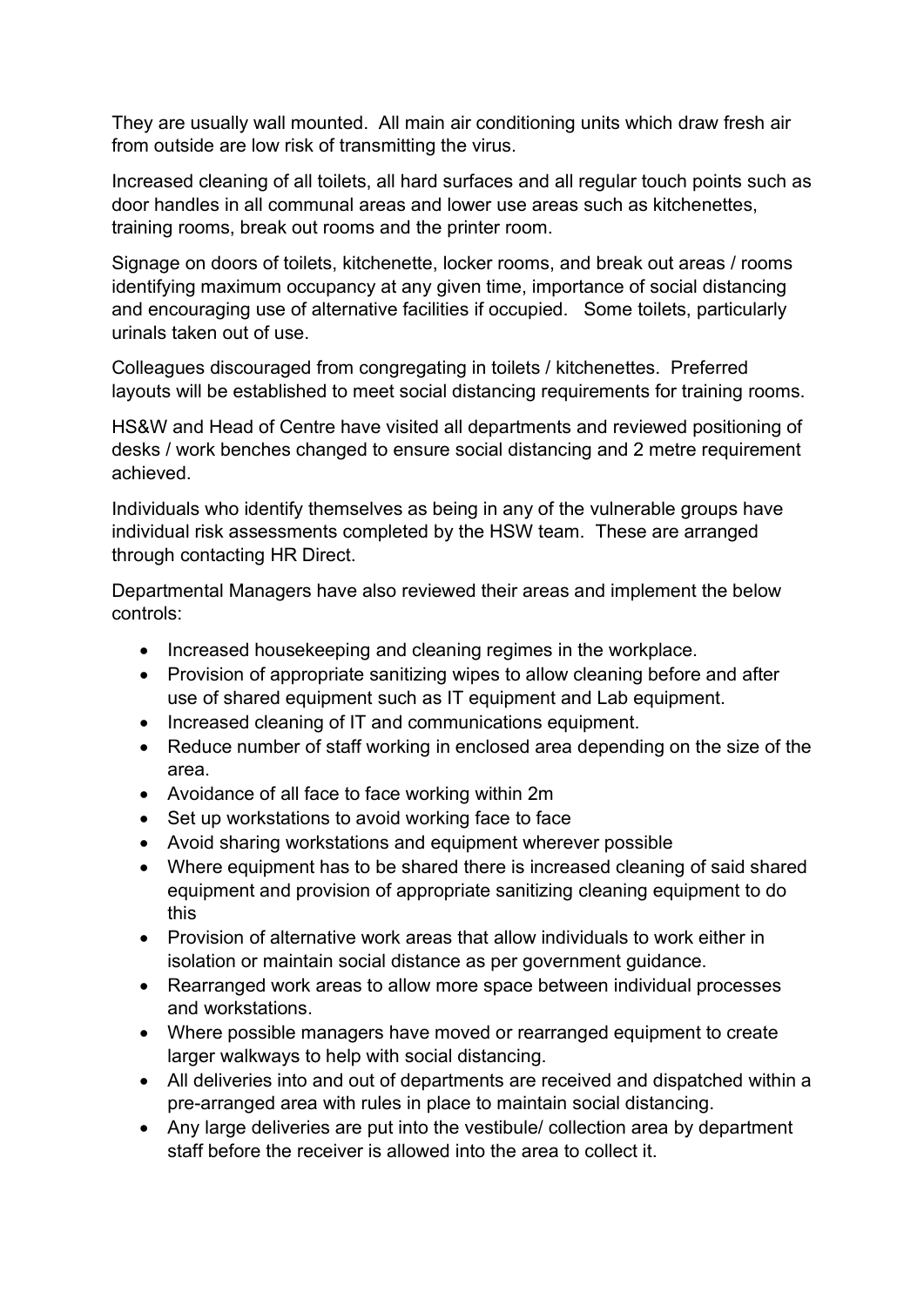- Adjusted work patterns to facilitate potential for shifts working and staggered start times
- Cohort working and staff rotation.
- Staggered breaks and finish times.
- Displaying a variety of signs to remind staff about social distancing and good hand washing techniques and encourage them to maintain a COVID19 secure workplace.
- Reduced number of meetings and reduce numbers attending any meetings to enable good social distancing.

The departments currently working on site (June 2020) are the Donor Clinic, Transport, Hospital Services, RCI, H&I and Facilities. Controls are as follows:

- Donor Centre restricted access to Clinic Staff and donors
	- o Clinic staff wearing face masks as per requirements due to inability to adhere to social distancing throughout.
	- o Donors are required to wear face coverings.
- Hospital Services adequate space within the department to allow colleagues to social distance whilst moving around the department
	- $\circ$  One-way system adopted for going in / out of cold room
	- o Restricted numbers of colleagues in tea area / locker room visual panels enable colleagues to view capacity before entering, and reconfiguration of lockers improves separation of Hospital Services and Clinic colleagues.
	- o Restricted amount of chairs in rest room to maintain 2metres social distancing.
	- o Maximum number of colleagues in tea room and locker room with signage in place advising of this and need for social distancing.
	- $\circ$  Only one person in the irradiator room at a time.
	- o Currently reviewing maximum numbers in cold room, with social distancing key control.
	- o Reconfigured workstations for issuing product so that they are side to side and not working face to face within 2 metres of each other. The alternative, if they remain face to face, is that one of the two workstations face to face is taken out of use to meet requirements with alternative workstations near the irradiator used to increase capacity. All other workstations adequately spaced as per guidelines.
	- $\circ$  Maximum of 2 drivers in the department at a time whilst collecting deliveries.
	- o Staggered working hours to reduce overall numbers
	- o Only one entrance door for telephonist's office but good visual from lab / office to avoid 'crossing paths'. Adequate space within area for occupants to adhere to social distancing.
	- o Transit area Hospital Services colleagues are not allowed in this area when Transport are collecting deliveries. Single point for transport to use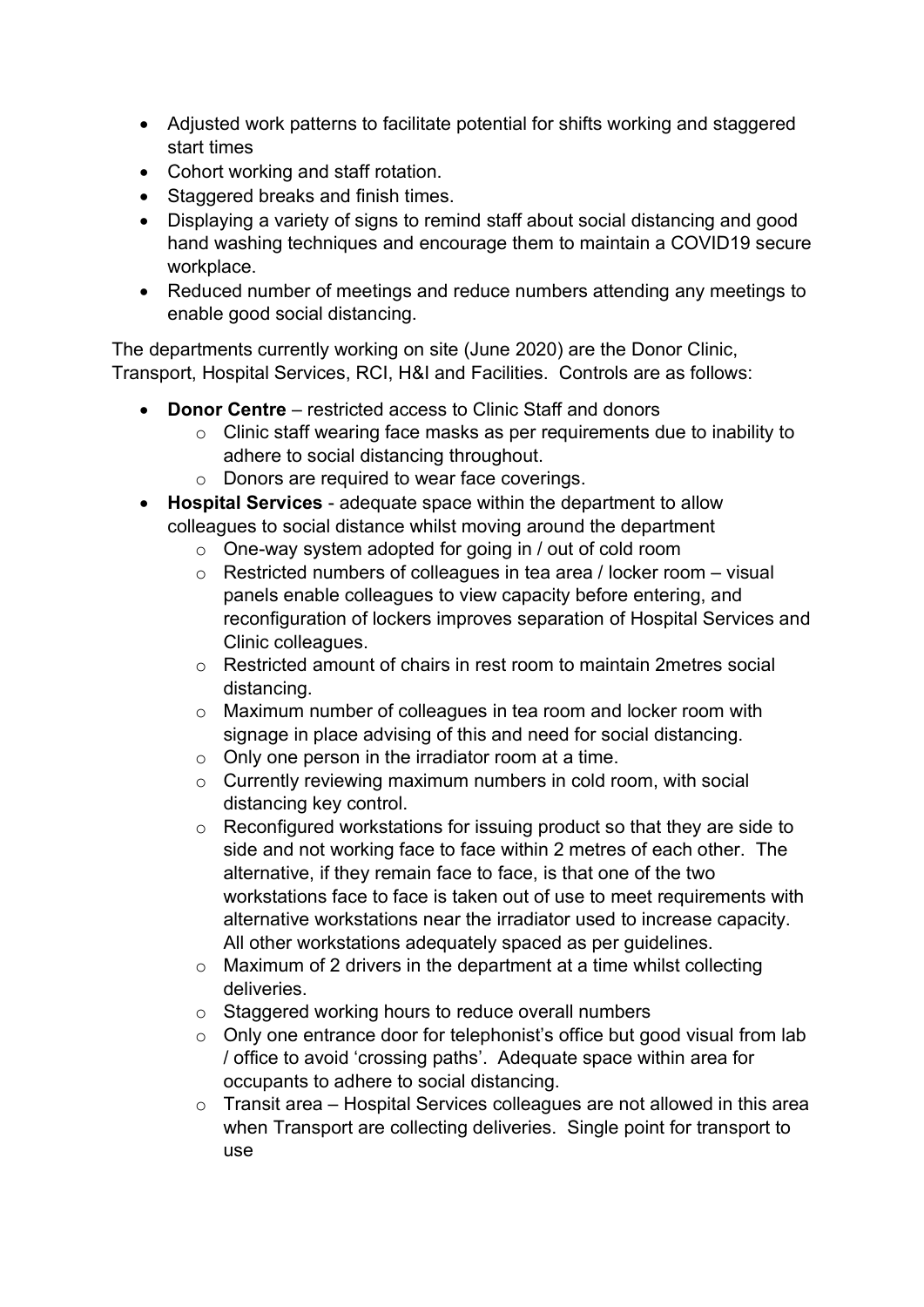- o Session receipt restrictions in place so only one delivery received at a time which also helps with colleagues working in the area.
- o Ensure cleaning equipment is available for PC and handgel available for visiting couriers.
- **Transport** adequate space within the department to achieve safe working
	- o Reduced numbers of management in area working rota system
	- o Maximum numbers of colleagues allowed in office (1), breakout room (1) and drivers rest room (3)
- $\bullet$  RCI adequate space within the department to achieve safe working
	- o Modified working patterns with 2 cohorts
	- o Restricted to 1 person in the reporting cell
	- o Layout and working practices reviewed to ensure meets 2 metre requirements.
	- $\circ$  Lab Manager's Office desk repositioned to ensure social distancing requirements are achieved between 2 colleagues who work in there.
- $\bullet$  H&I adequate space within the department to achieve safe working
	- o All laboratory based colleagues are on site due to workload levels requiring full staffing Office are alternate workstations have been taken out of use applying a V configuration to achieve social distancing guidelines.
	- o Where colleagues require training to be undertaken in close proximity and are happy to continue, face shields and masks are being used
- Second Floor Agile Areas minimal colleagues are currently working on this floor primarily Facilities and a few Regional Planning colleagues who cannot work effectively from home. This means that there are available workstations / breakout rooms available to colleagues from other areas of the building to use if required.
	- o Seating capacity reduced.
	- o Alternate workstations have been taken out of use applying a V configuration to achieve social distancing guidelines with signage put up
	- $\circ$  Cleaning stations are in the process of being installed in each of the agile areas to allow colleagues to perform extra localised cleaning if they wish. Until supplied received and set up wipes etc can be requested from Facilities.
- Communal Areas (Restaurant / Meetings Rooms / Toilets & Circulation)
	- o Maximum of 1 person allowed to travel in each lift (with signage in place)
	- o Alcohol hand gel stations available on main staff entry and exit points to the building.
	- o Reduced seating available in Reception to achieve social distancing.
	- $\circ$  Maximum occupancy in the restaurant (13) with one-way system and seating has been reconfigured to enable social distancing.
	- o Colleagues are encouraged to bring their own food.
	- $\circ$  Additional seating areas provided on 2<sup>nd</sup> floor near lift and in the agile area without sofas.